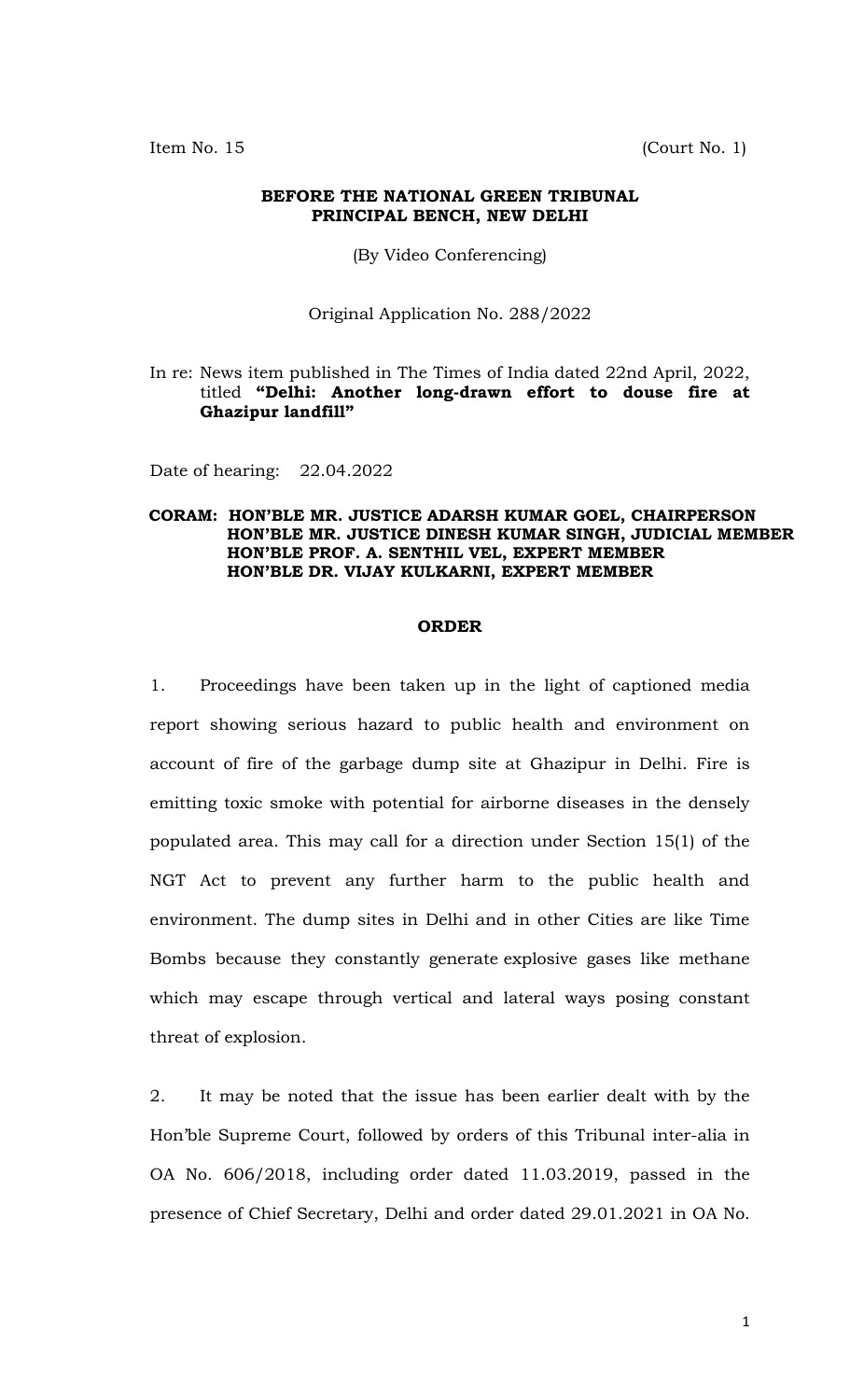519/2019 titled "*In re: News item published in "The Times of India" Authored by Jasjeev Gandhiok & Paras Singh Titled "Below mountains of trash lie poison lakes*" and also the statutory mandate under the Solid Waste Management Rules which has statutory timelines for remediation of legacy waste dump sites, violation of which itself is criminal offence. Relevant extracts from the said order which also refers to earlier order are:

*"3. xxx…………………………………..xxx………………………….xxx* 

*xxx…………………………………..xxx………………………….xxx* 

*9. We may note that as per information furnished during the hearing, the extent of legacy waste and the land covered by the three dump sites are as follow:* 

| i. East Delhi | Ghazipur dumpsite- 1.4 crore metric<br>tonne approx. on 70 acres of land                    |
|---------------|---------------------------------------------------------------------------------------------|
|               | ii. North Delhi   Bhalswa dumpsite - 80 lakh metric tonne<br>approx. on 36 acres of land    |
|               | iii. South Delhi  Okhla  dumpsite – 55-60 lakh  metric<br>tonne approx. on 46 acres of land |

- *"4. xxx…………………………………..xxx………………………….xxx* 
	- *"6. As per the statistics furnished during the hearing, about 1500 tonnes per day (TPD) of garbage is being bio-mined as against addition of more than 5000 TPD in NCT Delhi. Since the problem is continuing, there is need to increase the capacity suitably so that the garbage is cleared and land becomes available for a public purpose.*
	- *7. Since we are informed that at Bhalswa, capacity will be shortly increased to 3300 TPD. The capacity at Okhla and Ghazipur dumpsites also needs to be enhanced, the capacity for bio-mining may be further enhanced, at all the three sites. An action plan be prepared and implemented so as to clear the legacy waste in an expedited timeline but within one year as earlier directed. It needs to be ensured bio-remediation is carried out rather than mere mechanical separation. The CPCB may verify that waste clearance is as per norms and give a report. The implementation of action plan be monitored by the Chief Secretary, Delhi. The Chief Secretary, NCT Delhi may undertake monthly monitoring of the progress and take action if there is default in terms of speed of progress. Failure to comply may result in*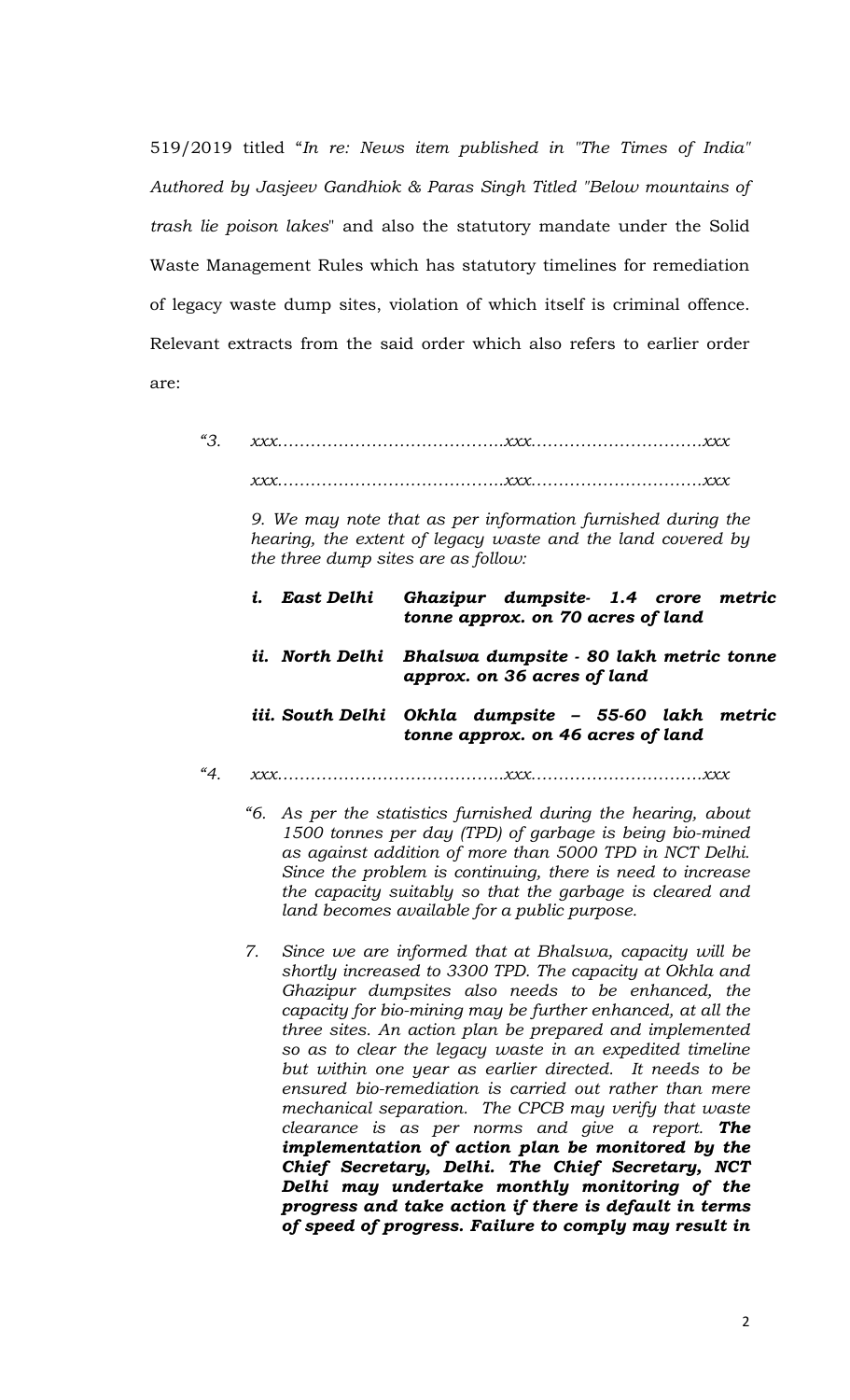## *coercive action, including stoppage of salaries and entries in ACRs of the concerned erring officers.*

- *8. The administrative difficulties need to be resolved at the administrative level by coordination with the concerned authorities. The urgency in the matter is also with a view to prevent air pollution and adverse health impact.*
- *"5. xxx…………………………………..xxx………………………….xxx*

*xxx…………………………………..xxx………………………….xxx* 

*11. We may note that the matter was earlier considered by the Hon'ble Supreme Court inter-alia vide judgments reported in (2000) 2 SCC 678 and (2004) 13 SCC 538 directing scientific disposal of waste by setting up of compost plants, preventing water percolation through heaps of garbage, creating focused 'solid waste management cells' in all States and complying with the Municipal Solid Waste Management Rules, 2016 (SWM Rules, 2016) on urgent basis. It was observed that the local authorities constituted for providing services to the citizens are lethargic and insufficient in their functioning which is impermissible. Non-accountability has led to lack of effort on the part of the employees. Domestic garbage and sewage along with poor drainage system in an unplanned manner contribute heavily to the problem of solid waste. The number of slums have multiplied significantly occupying large areas of public land. Promise of free land attracts more land grabbers. Instead of "slum clearance" there is "slum creation" in cities which is further aggravating the problem of domestic waste being strewn in the open. Accordingly, the Court directed that provisions pertaining to sanitation and public health be complied with, streets and public premises be cleaned daily, statutory authorities levy and recover charges from any person violating laws and ensure scientific disposal of waste, landfill sites be identified keeping in mind requirement of the city for next 20 years and environmental considerations, sites be identified for setting up of compost plants, steps be taken to prevent fresh encroachments and compliance report be submitted within eight weeks.* 

*12. Further observations in the judgment of the Hon'ble Supreme Court are:* 

*"3. The petitioner has handed over a note in the Court showing the progress that has been made in some of the States and also setting out some of the suggestions, including the suggestion for creation of solid waste management cell, so as to put a focus on the issue and also to provide incentives to those who perform well as was tried in some of the States. The said note states as under:*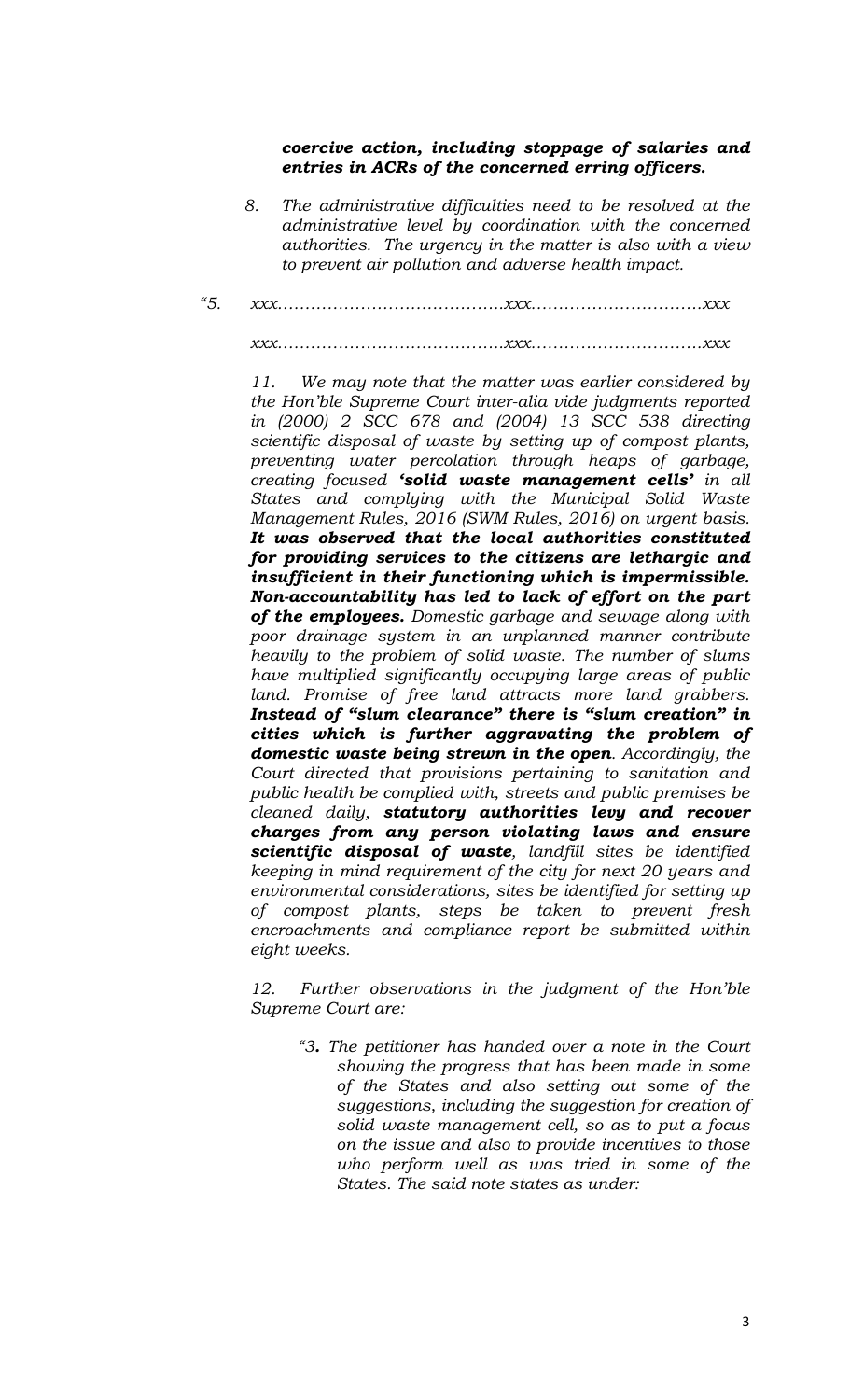- *"1. As a result of the Hon'ble Supreme Court's orders on 26-7-2004, in Maharashtra the number of authorisations granted for solid waste management (SWM) has increased from 32% to 98%, in Gujarat from 58% to 92% and in M.P. from NIL to 34%. No affidavits at all have been received from the 24 other States/UTs for which CPCB reported NIL or less than 3% authorisations in February 2004. All these States and their SPCBs can study and learn from Karnataka, Maharashtra and Gujarat's successes.*
- *2. All States/UTs and their SPCBs/PCCs have totally ignored the improvement of existing open dumps, due by 31-12-2001, let alone identifying and monitoring the existing sites. Simple steps can be taken immediately at almost no cost by every single ULB to prevent monsoon water percolation through the heaps, which produces highly polluting black run-off (leachate). Waste heaps can be made convex to eliminate standing water, upslope diversion drains can prevent water inflow, downslope diversion drains can capture leachate for recirculation onto the heaps, and disused heaps can be given soil cover for vegetative healing.*
- *3. Lack of funds is no excuse for inaction. Smaller towns in every State should go and learn from Suryapet in A.P. (population 103,000) and Namakkal in T.N. (population 53,000) which have both seen dustbin-free 'zero garbage towns' complying with the MSW Rules since 2003 with no financial input from the State or the Centre, just good management and a sense of commitment.*
- *4. States seem to use the Rules as an excuse to milk funds from the Centre, by making that a precondition for action and inflating waste processing costs 2-3 fold. The Supreme Court Committee recommended 1/3 contribution each from the city, State and Centre. Before seeking 70-80% Centre's contribution, every State should first ensure that each city first spends its own share to immediately make its wastes nonpolluting by simple sanitising/stabilising, which is always the first step in composting viz. inoculate the waste with cow dung*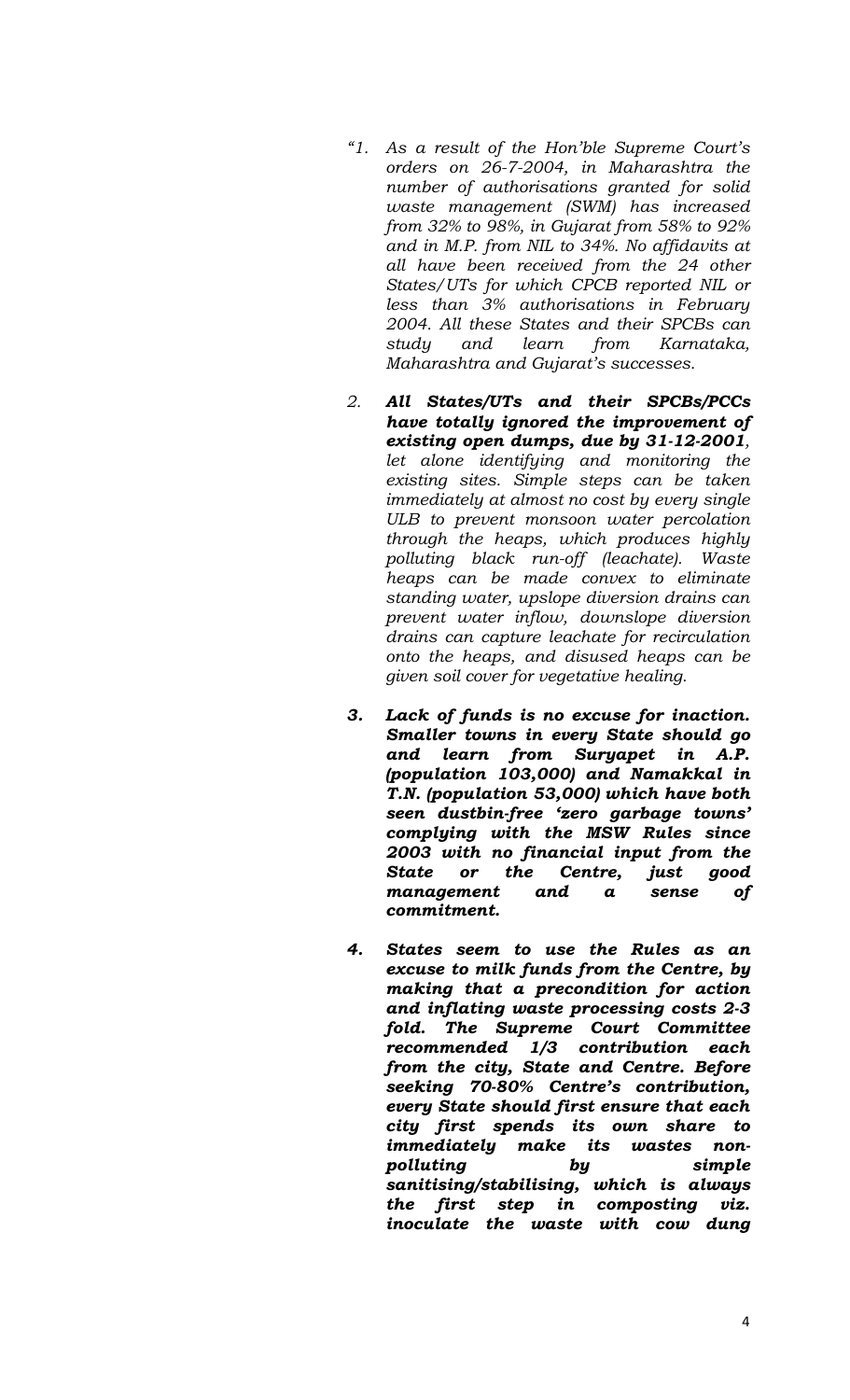*solution or bio culture and placing it in windrows (long heaps) which are turned at least once or twice over a period of 45 to 60 days.* 

- *5. Unless each State creates a focussed 'solid waste management cell' and rewards its cities for good performance, both of which Maharashtra has done, compliance with the MSW Rules seems to be an illusion.*
- *6. The admitted position is that the MSW Rules have not been complied with even after four years. None of the functionaries have bothered or discharged their duties to ensure compliance. Even existing dumps have not been improved. Thus, deeper thought and urgent and immediate action is necessary to ensure compliance in future."*

*13. In this regard, reference may also be made to orders of Hon'ble Supreme Court in Municipal Council, Ratlam vs. ArchiCAD1 and B.L. Wadhera v. Union of India and Ors.<sup>2</sup> laying down that clean environment is fundamental right of citizens under Article 21 and it is for the local bodies as well as the State to ensure that public health is preserved by taking all possible steps. For doing so, financial inability cannot be pleaded.* 

*14. The matter has also been considered by this Tribunal in pursuance of orders of the Hon'ble Supreme Court. This Tribunal considered the matter of solid waste management after notifying all the concerned States/Regulatory Bodies and finally disposed of the same on 22.12.20163 requiring all the States/UTs to follow the SWM Rules, 2016 after preparing requisite action plans in a time bound manner with further direction that any State/UT which failed to comply with the Rules shall be liable to be proceeded against under Section 15 of the Environment (Protection) Act, 1986 (EP Act), apart from being required to pay environmental compensation and senior most officers of the States/Local Bodies being personally liable. The directions also include requirement for segregation of waste, providing buffer zone around plants and landfill sites and due monitoring. The States/Local Bodies were also to create market for consumption of RDF. Tipping fee was to include the efficient and regular monitoring of waste processing plant, segregation of inert and C&D material and its transportation.*  Landfill sites were required to be bio-stabilized preventing *leachate and generation of Methane, enforcement of Extended Producer Responsibility, rights and liabilities under contracts being made consistent with the Rules, creating public awareness about the facilities available at regular intervals.* 

<sup>1</sup> (1980) 4 SCC 162

<sup>2</sup> (1996) 2 SCC 594

<sup>3</sup> O.A. No. 199/2014 (2016) SCC Online NGT 2981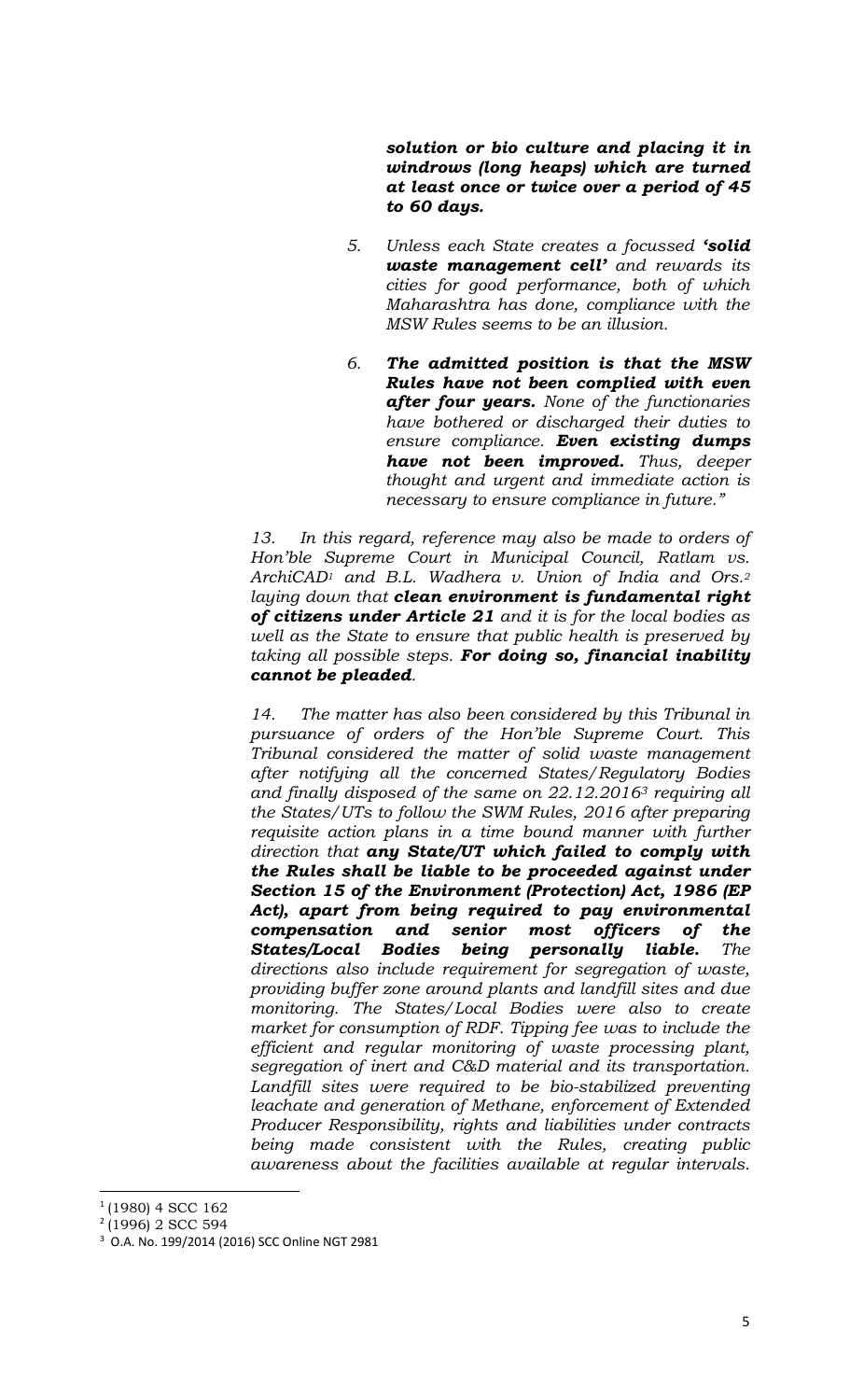# *Copy of the judgment was circulated to all the Chief Secretaries/ Advisors of States/UTs.*

*xxx…………………………………..xxx………………………….xxx* 

*18. On 10.01.2020, after reviewing the earlier orders in O.A. No. 606/2018, this Tribunal directed:*

#### *"VII. DIRECTIONS:*

- *36. We accordingly direct:* 
	- a. *In view of the fact that most of the statutory timelines have expired and directions of the Hon'ble Supreme Court and this Tribunal to comply with Solid Waste Management Rules, 2016 remain unexecuted, compensation scale is hereby laid down for continued failure after 31.03.2020. The compliance of the Rules requires taking of several steps mentioned in Rule 22 from Serial No. 1 to 10 (mentioned in para 12 above). Any such continued failure will result in liability of every Local Body to pay compensation at the rate of Rs. 10 lakh per month per Local Body for population of above 10 lakhs, Rs. 5 lakh per month per Local Body for population between 5 lakhs and 10 lakhs and Rs. 1 lakh per month per other Local Body from 01.04.2020 till compliance. If the Local Bodies are unable to bear financial burden, the liability will be of the State Governments with liberty to take remedial action against the erring Local Bodies. Apart from compensation, adverse entries must be made in the ACRs of the CEO of the said Local Bodies and other senior functionaries in Department of Urban Development etc. who are responsible for compliance of order of this Tribunal.*
	- **b.** *Legacy waste remediation was to 'commence' from 01.11.2019 in terms of order of this Tribunal dated 17.07.2019 in O.A. No. 519/2019 para 284 even though statutory timeline for 'completing' the said step is till 07.04.2021 (as per serial no. 11 in Rule 22), which direction remains unexecuted at most of the places. Continued*

The Chief Secretaries may ensure allocation of funds for processing of legacy waste and its disposal and in their respective next reports, give the progress relating to management of all the legacy waste dumpsites. Remediation work on all other dumpsites may commence from 01.11.2019 and completed preferably within six months and in no case beyond one year. Substantial progress be made within six months. We are conscious that the SWM Rules provide for a maximum period of upto five years for the purpose, however there is no reason why the same should not happen earlier, in view of serious implications on the environment and public health.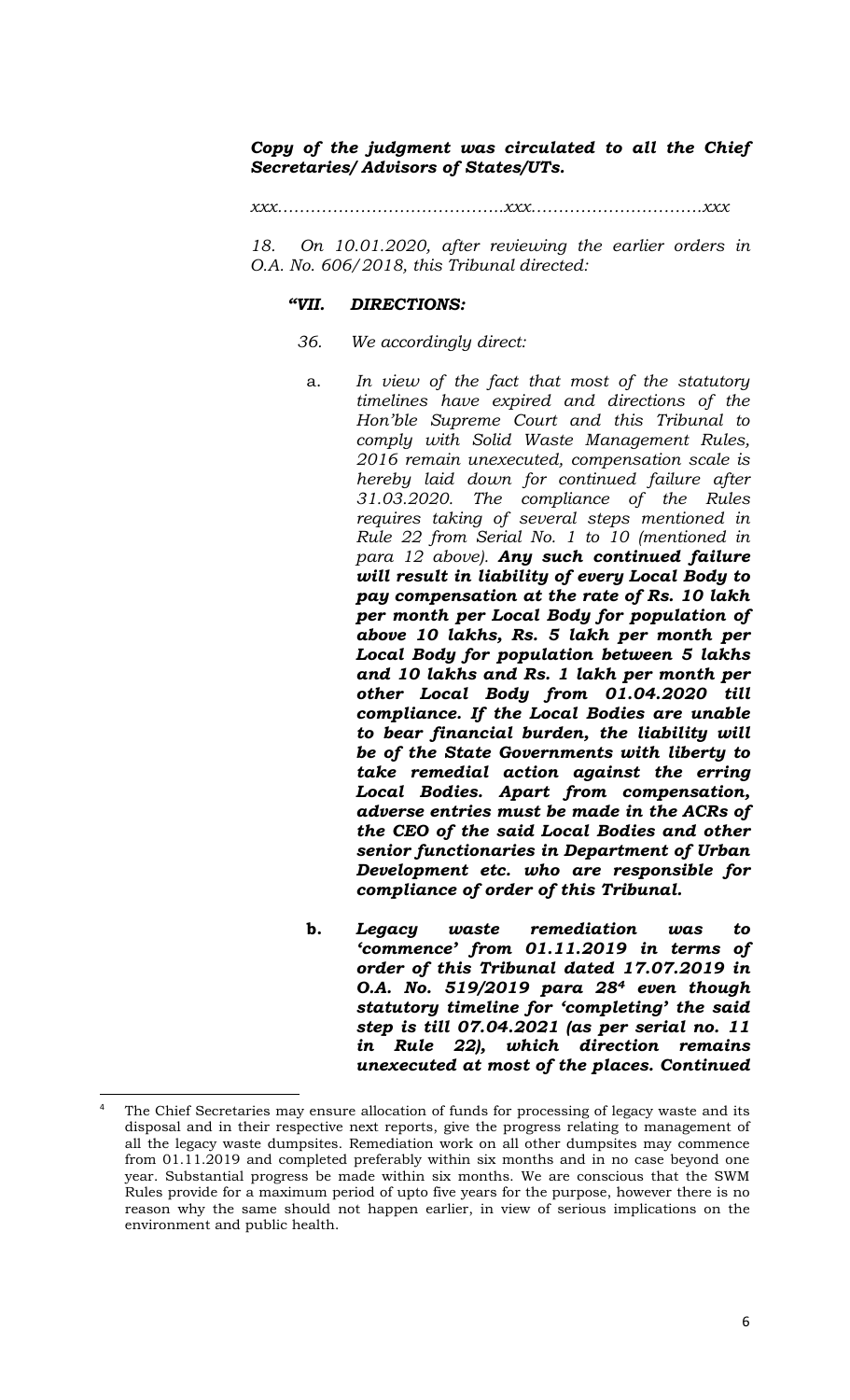*failure of every Local Body on the subject of commencing the work of legacy waste sites remediation from 01.04.2020 till compliance will result in liability to pay compensation at the rate of Rs. 10 lakh per month per Local Body for population of above 10 lakhs, Rs. 5 lakh per month per Local Body for population between 5 lakhs and 10 lakhs and Rs. 1 lakh per month per other Local Body. If the Local Bodies are unable to bear financial burden, the liability will be of the State Governments with liberty to take remedial action against the erring Local Bodies. Apart from compensation, adverse entries must be made in the ACRs of the CEO of the said Local Bodies and other senior functionaries in Department of Urban Development etc. who are responsible for compliance of order of this Tribunal.* 

- c. *Further, with regard to thematic areas listed above in para 20, steps be ensured by the Chief Secretaries in terms of directions of this Tribunal especially w.r.t. plastic waste, bio-medical waste, construction and demolition waste which are linked with solid waste treatment and disposal. Action may also be ensured by the Chief Secretaries of the States/UTs with respect to remaining thematic areas viz. hazardous waste, e-waste, polluted industrial clusters, reuse of treated water, performance of CETPs/ETPs, groundwater extraction, groundwater recharge, restoration of water bodies, noise pollution and illegal sand mining.*
- d. *The compensation regime already laid down for failure of the Local Bodies and/or Department of Irrigation and Public Health/In-charge Department to take action for treatment of sewage in terms of observations in para 31 above will result in liability to pay compensation as already noted above.*
- e. *Compensation in above terms may be deposited with the CPCB for being spent on restoration of environment which may be ensured by the Chief Secretaries' of the States/UTs.*
- f. *An 'Environment Monitoring Cell' may be set up in the office of Chief Secretaries of all the States/UTs within one month from today, if not already done for coordination and compliance of above directions which will be the responsibility of the Chief Secretaries of the States/UTs.*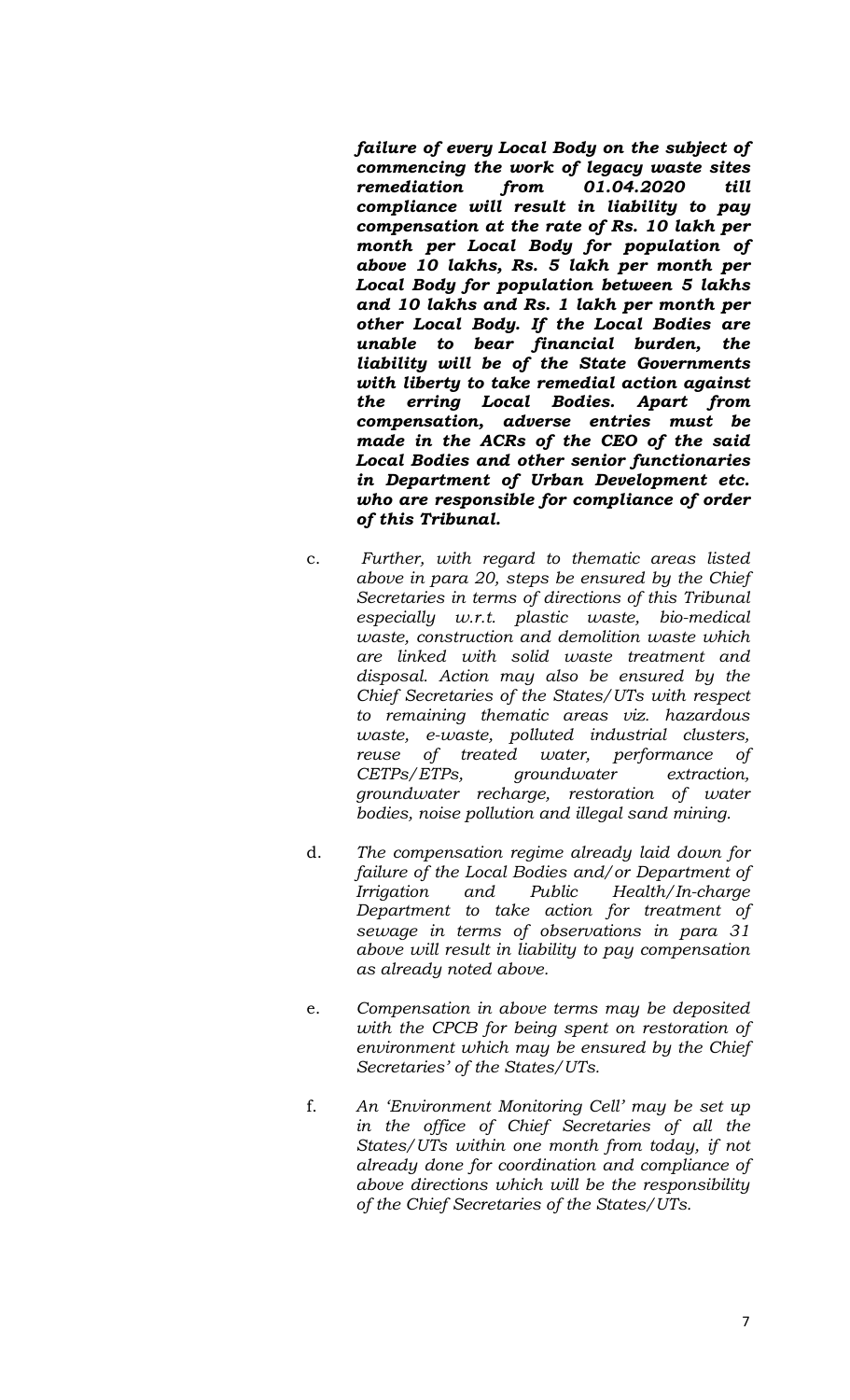g. *Compliance reports in respect of significant environmental issues may be furnished in terms of order dated 07.01.2020 quarterly with a copy to CPCB.* 

> *The Chief Secretaries of UP, Punjab and UT Chandigarh may remain present in person for further review tentatively on 24.08.2020."*

*18. We may observe that non-compliance of rules relating to waste disposal results in damage to the environment and public health. Any failure needs to be visited with assessment and recovery of compensation for such damage from the persons responsible for such failure. A study was recently got conducted by CPCB, under orders of this Tribunal requiring such a study by a joint Committee comprising CPCB, NEERI and IIT, Delhi about the monetary cost of damage caused to the environment on account of existence of legacy waste dump site at Gurgaon (Bandhewadi) vide order dated 05.03.2019 in O.A. No. 514/2018. The report of the CPCB filed on 13.02.2020 is that damage on account of the said legacy waste dump site was Rs. 148.46 crore, on account of damage to the air quality, soil and water quality, climate change and disamenity (aesthetic). The damage has been assessed in terms of impact on health due to release of pollutants in air atmosphere, release of leachate into ground /surface water and soil, due to pollution from the landfill site, damage cost associated with climate change due to carbon di-oxide and methane, damage caused due to aesthetics loss, price depreciation due to disamenity cost etc.* 

*19. Thus, monetary cost of every legacy dump site is expected to be huge depending upon the location, quantity and quality of waste and area covered, its proximity to water body/ stream and human habitation etc. Needless to say that there is huge cost for non-compliance of provisions relating to waste management – Solid as well as Liquid. Loss to the environment and public health is taking place not only on account of delay in clearing legacy waste but also for not complying with other provisions of the Rules resulting in huge gap in generation and processing of waste. It may be necessary to determine such cost for delay in clearing legacy waste at every dump site as well as for delay in complying with other rules and failure to treat sewage and recover the same from the persons responsible for action in the matter. Let the Committee comprising CPCB, NEERI & IIT Delhi carry out similar study as mentioned in Para 18 above to assess the amount of damage to environment on account of dump sites in Delhi within two months.*

*20. In view of above, we expect stets for effective implementation of the Rules failing which this Tribunal may*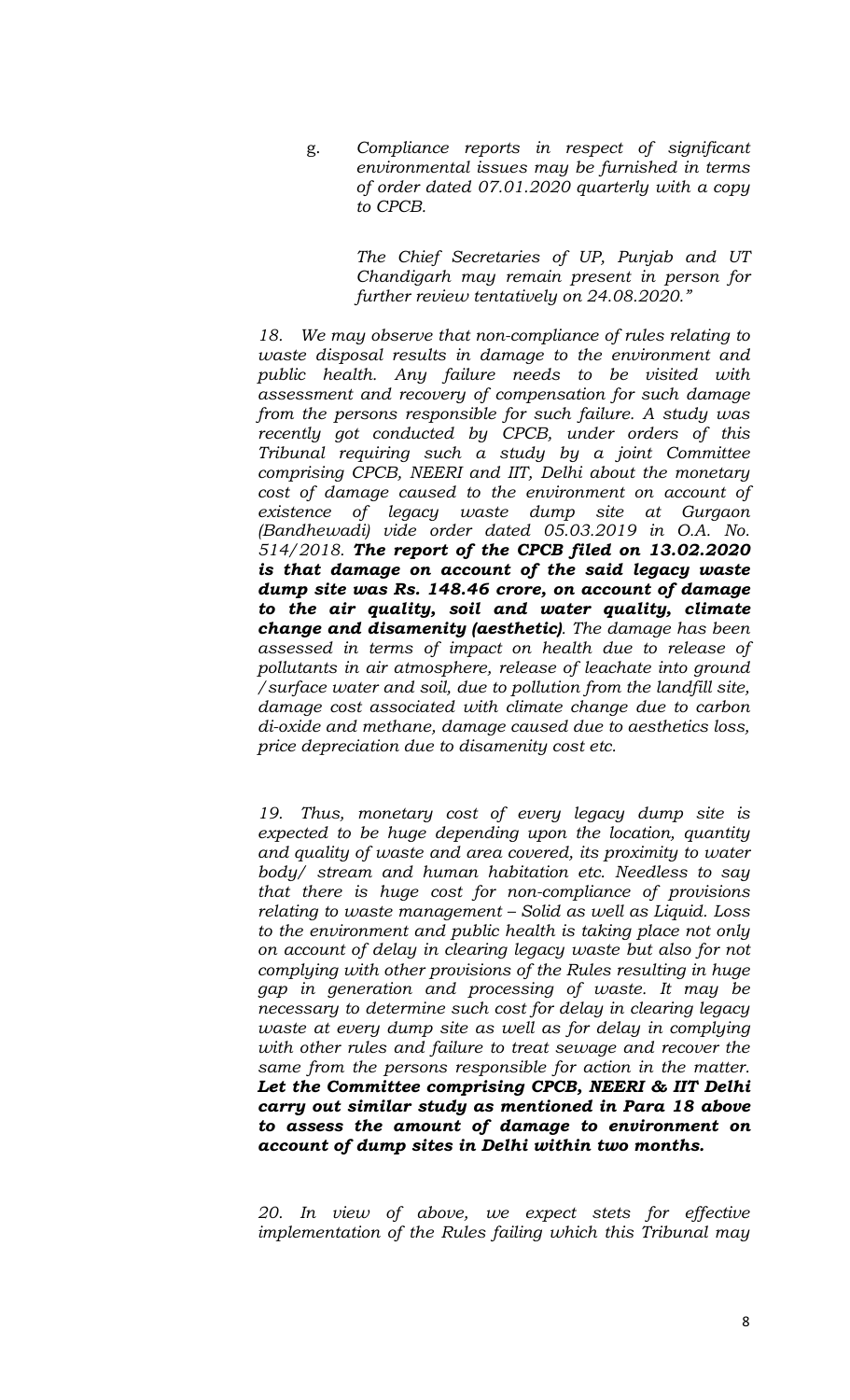*have no option except to direct coercive action personally against the entire administrative chain in each Municipal Corporation of Delhi and NCT of Delhi who are responsible for management and supervision of municipal waste in NCT of Delhi.* 

*21. Without prejudice to existing work being continued and expedited, taking into account the deficiencies pointed out by the CPCB, the Government of NCT Delhi may set up of an integrated Special Purpose Vehicle (SPV) for scientific management, processing and disposal of legacy waste dump sites at Ghazipur (East Delhi), Bhalswa (North Delhi ) and Okhla (South Delhi) headed by Chief Secretary, NCT of Delhi with a nominee of Lt. Governor and Commissioners of concerned Corporations, Secretary Urban Development, Delhi Govt., Shri Manish Singh, IAS (now Director Swachh Bharat, M.P., Bhopal) and Shri Vijay Nehra, IAS, Commissioner, Municipal Corporation, Ahmedabad as members with in specific time lines. The Integrated SPV may coopt other technical and administrative members as deemed necessary.* 

*22. Let further action taken report be filed before the next date by e-mail at judicial-ngt@gov.in. by the Chief Secretary, Delhi."* 

 *xxx……………………………………..xxx…………….……………….xxx* 

*10. Accordingly, we direct the NCT Delhi and the Municipal Corporations concerned to coordinate and execute the work of remediating the legacy waste dump sites for enforcing the rule of law and protection of environment and public health, expeditiously in terms of earlier orders of this Tribunal. Due care has to be taken for preventing fire accidents on the landfill sites and maintaining stability of the dumps. The Chief Secretary, Delhi, may continue to hold meetings for coordination with all the stake-holders, atleast once in a month, as earlier directed to device ways and means to expedite the pending work, including coercive measures against those responsible for delay. The CPCB is at liberty to recover the compensation already assessed, with further compensation for continuing damage till compliance of law, following due process of law. The amount of recovered compensation be spent on restoration of environment in Delhi."* 

3. It is a matter of concern that such incidents are taking place elsewhere also and there is potential for the same wherever legacy waste remains unremediated. It is for this reason that there is statutory timeline expected to be followed strictly. We may refer to another incident which was dealt with by the Tribunal yesterday itself. Vide order dated 21.04.2022 in O.A. No. 286/2022, *In re: News item published in The*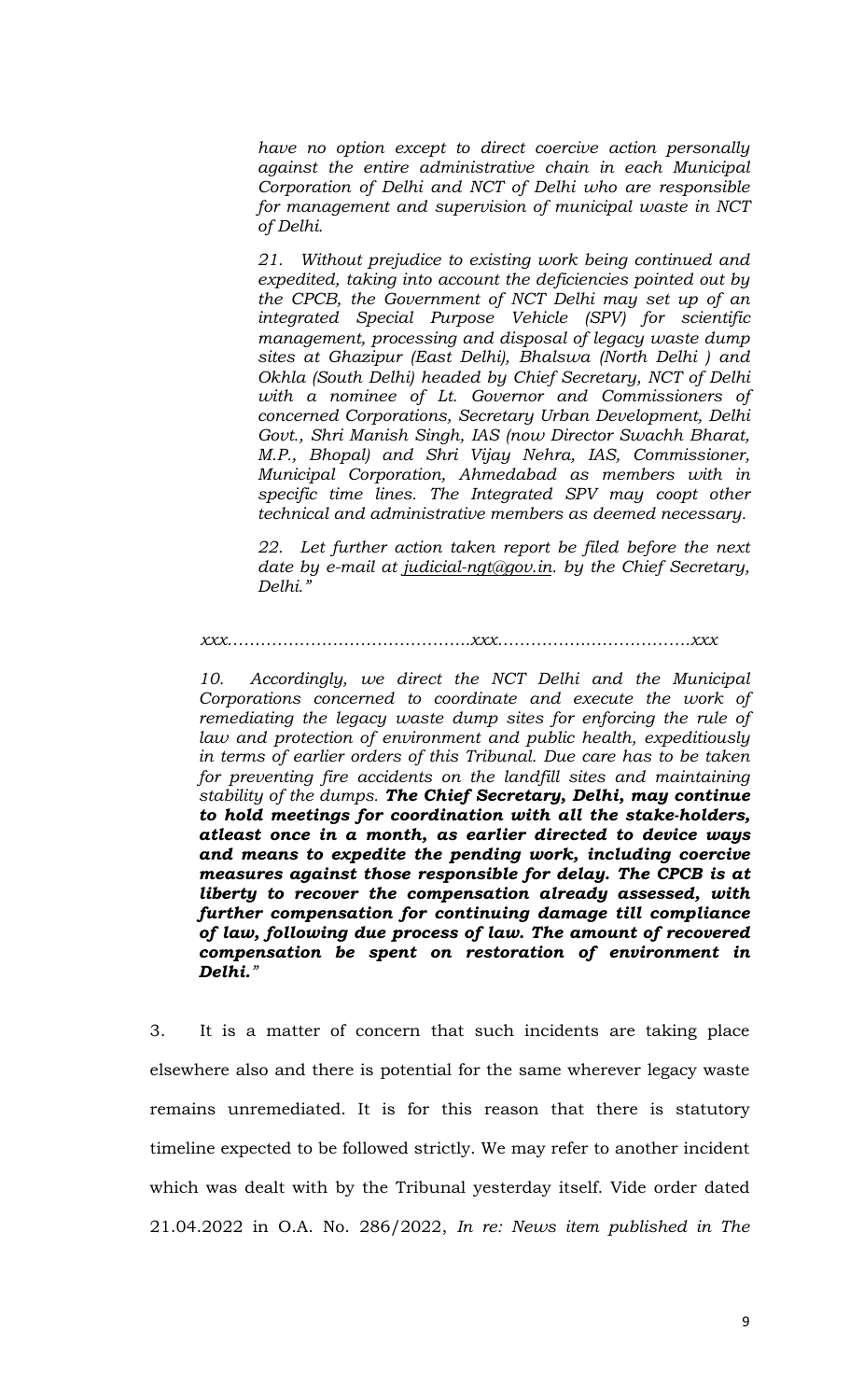*Indian Express dated 20th April, 2022, titled "7 Charred to death in fire near Ludhiana dumpsite*". The Tribunal directed CPCB to issue guidelines for preventing such incidents, as follows:

*"5. We also direct CPCB to collect information about garbage dumpsites from all States/UTs in respect of atleast Metro cities and issue statutory directions/guidelines for preventing such fires and handling them effectively if they take place, specifying serious consequences of delay in dealing with the issue, in violation of binding rules."* 

4. Situation in Delhi may be more serious having regard to the size of the garbage dump and its location in densely populated area. This requires constitution of a multi-department Committee of concerned Departments and responsible prompt action at higher levels of the Administration.

5. Accordingly, we constitute a joint Committee headed by Justice S.P. Garg, former Judge, Delhi High Court with members from CPCB, DPCC, Department of Urban Development, Delhi, EDMC, Delhi Disaster Management Authority and District Magistrate and DCP, East Delhi. DPCC will be the nodal agency for coordination and compliance. The Committee may hold its first meeting within one week, undertake visit to the site, interact with the stakeholders, ascertain the factual situation and suggest further course of action after interaction with the concerned stakeholders. It may consider the landfill dump as isolated and vulnerable site which requires On-site and Off-site fire and other disaster management plans.

6. The report may be furnished within one month by e-mail at judicial-ngt@gov.in preferably in the form of searchable PDF/OCR Support PDF and not in the form of Image PDF with a copy to the Chief

10